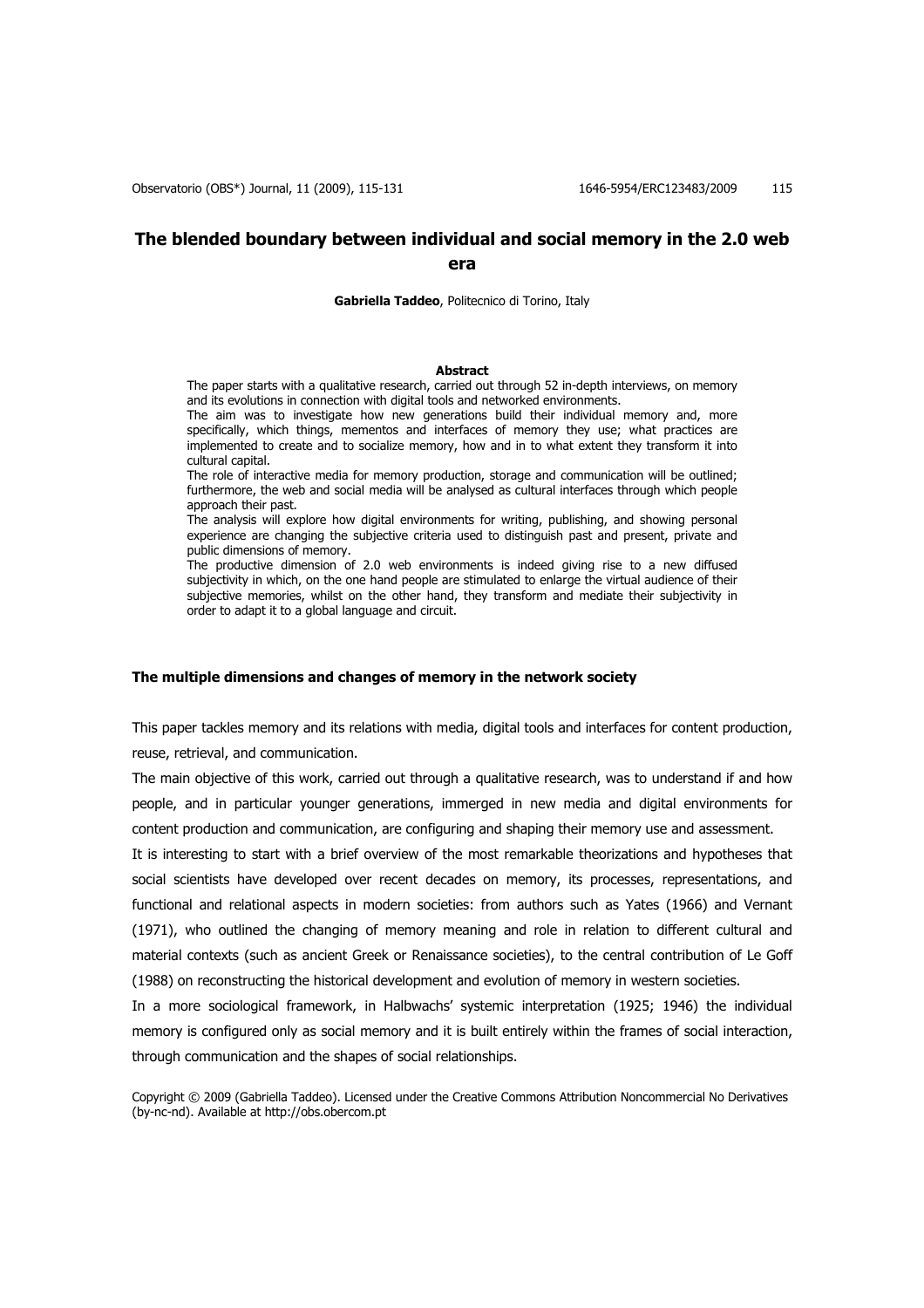$\overline{a}$ 

As observed by Jan Assman (1992: 12), in his reinterpretation of Halbwachs theory:

Individual memory is structured, in a person, in relation to his participation in communicative processes. It is indeed related to his/her involvement in different social groups, from the family up to national and religious communities. Memory rises and is kept alive through communication: if communication is interrupted, if social frames of communicated reality disappear, then the consequence is oblivion. We remember exclusively what we communicate and what we can locate in the frame of collective memory.

As noticed by Jedlowsky (2002), Halbwachs completely disregards the irrational, emotional and personal dimensions of memory in his analysis, like - for example - the subtle boundary between voluntary and involuntary memory and its unconscious drifts.

According to Luhman (1997: 94), instead, Halbwachs' collective memory concept underestimates social structures as systems, interpreting collective memory more as the sum of individual memories than as a real function of social systems (Esposito 2001).

Furthermore, another critical issue of his analysis was that collective memory was considered strictly tied to the individual experiences and identities that actualize it as well as to their physical limits and boundaries: collective memory could not overcome the biographical limits of individual and groups identities. Individual and social memories were, for Halbwachs, characterized by a fragile status, by temporary and spatial limits deriving from their contingent existence, and were restricted to a nonmediated existence that delimited their role and its importance in social modern systems.

Moreover, his theory indicates an evident indifference towards media, technologies and any other memory interface as factors that allow people to overcome spatial and time limits of individual biographies and to reconfigure collective memory boundaries $^1$ .

Later authors, above all J. Assman (ibid), tried to further develop Halbwachs' concept of collective memory and to increase its complexity, interpreting it as communicative memory – the memory that exists in specific relationships and social interactions and that is circumscribed by the temporal range of biographical lives-, and cultural memory, that is instead related to cultural objects (e.g. books, monuments, but also ritual events and myths) that are socially fixed and institutionalised and that are developed specifically in order to design the social history of a group over time.

Furthermore, Ong (1982) and Goody (1986) investigated the role of different communication technologies

<sup>1</sup> Nevertheless, it is important to contextualize this critic in the historical period of Halbwachs' work (1877-1945), during which mass media effects on social processes had not yet been deeply investigated and television, which would strongly accelerate mediatization processes, was not yet born.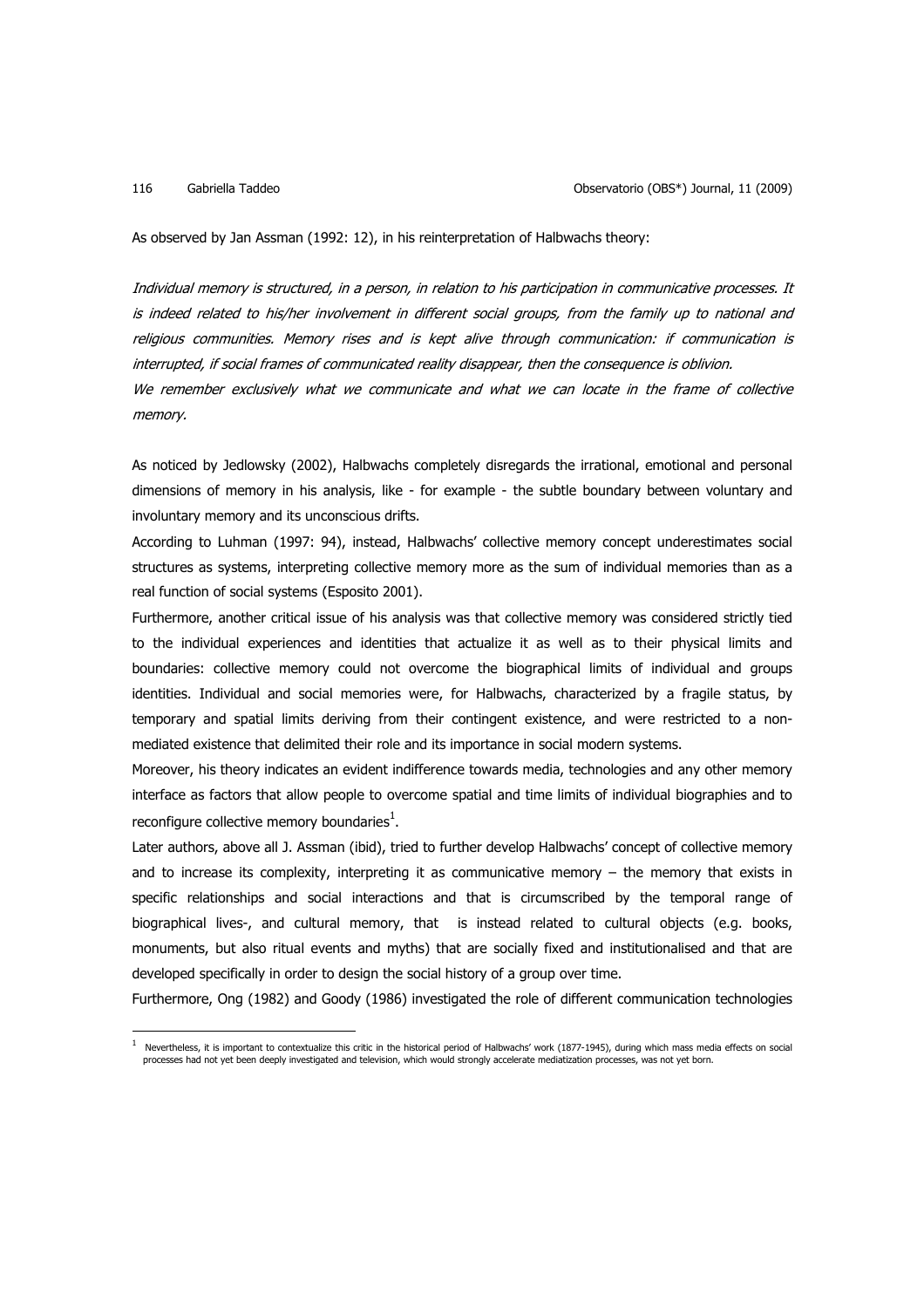and cultural interfaces (from oral expression to writing, and even print and television medium) in shaping different mnemonics and approaches to cultural transmission.

More recently, Colombo (1986) addressed the relation between memory and communication technologies, such as television, that allow new forms of archiving and registration, and authors such as Reading et at (2009), Erll et al. (eds. 2009) considered the impact of the move from the 'broadcast' to the 'postbroadcast' age on memory (individual, social and cultural) and how both the unintentional and intentional recording of events by our ubiquitous electronic/digital media (CCTV, mobile phone cameras etc.) contribute to newly accessible archives that shift our relationship with the past, present and future.

Finally, authors Van House and Churchill (2008) examined, from a user-interaction point of view, which specific interaction and interface design guidelines in digital environment can be implemented in order to favour production, retrieving, and communication memory social processes.

Starting with this framework and in the following analysis we will try to determine if modern network technologies and environments for communication, representation and content production have changed the relation between memory and individuals, allowing people to redefine the social frames of memory in time and space.

One of the first issues that we will consider is if modern technological systems and media for the access, production, and sharing of memory in particular have modified the approach to memory and its use as a cultural frame for individual and social identities in individual and social groups.

One hypothesis was that new generations, particularly young people who were more involved in network environments, have used technologies to empower their belonging to the collective memory, expanding it in space and time and extending their individual records to new contexts and social frames of communication.

A second important issue that we dealt with was the relation between memory and oblivion as functional processes useful in creating and maintaining not only the individual's equilibrium, but also one's own position within social systems.

Many scholars, (Todorov 1995; Connerton 1989; Ferretti 2003) during the last century in particular, analysed how institutions and power groups in many civilisations used cultural memory as a tool to control society, selecting what to remember and what to forget, building specific moments, artefacts, and even languages in order to erect a functional memory of the established order.

As stated by Le Goff (1979: 1070, translation by the author),

one of the most important concerns of groups, classes and individuals that dominated historical societies was to take possession of oblivion. Oblivion and silences in history reveal such mechanisms of collective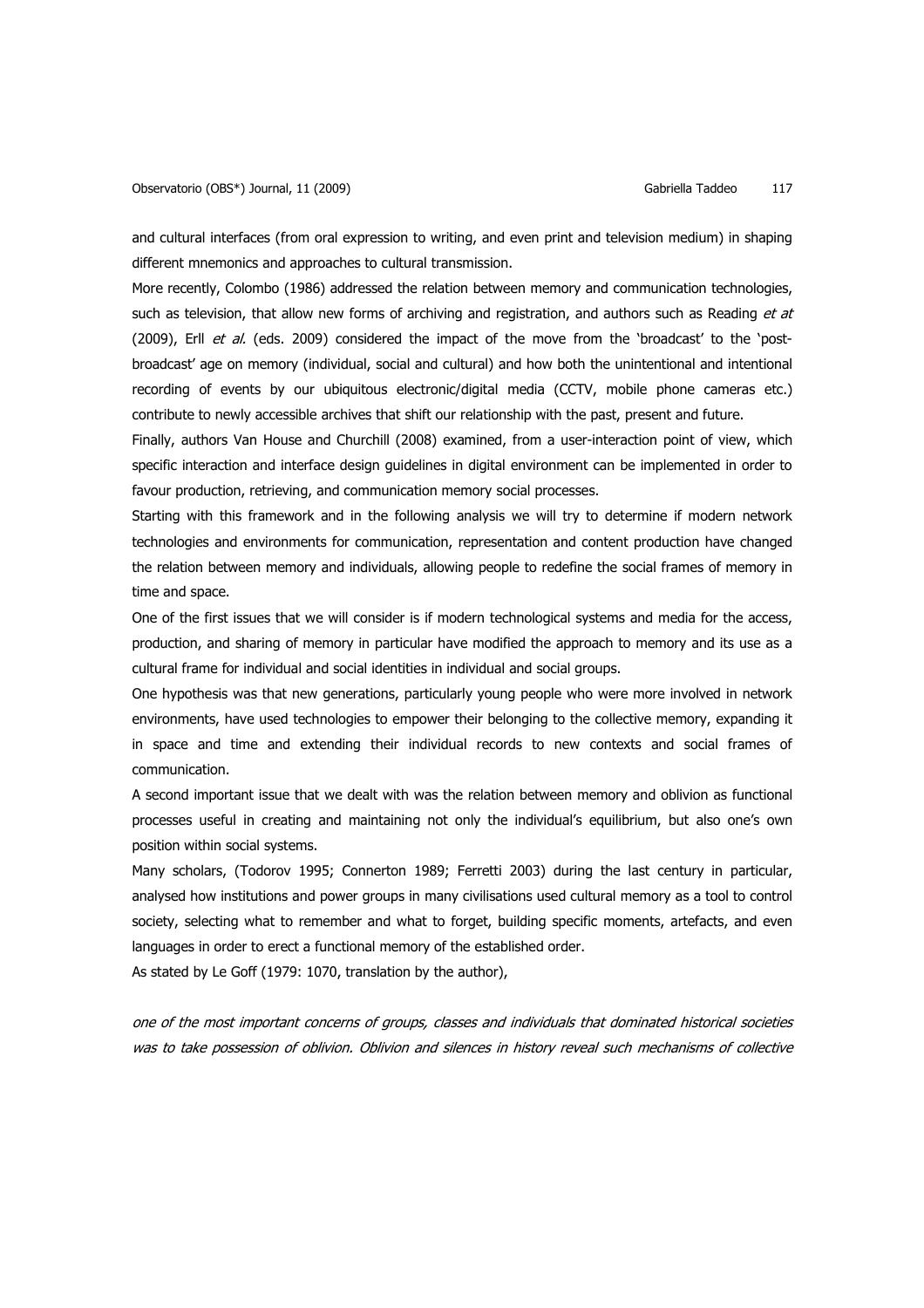### memory manipulation.

Over recent decades, another form of oblivion has appeared and overlapped the institutionally driven one. It does not originate from institutional powers, but from the so-called "cultural excess" (Rositi 1981) typical of media societies.

Van Dijk (2007), for example, explored the transformations, especially in younger generations, of individual and collective memory when it is invaded by cultural memory artefacts produced by new media and mass media.

The risk pointed out was that people who are continuously exposed to media messages become unable to select what is true and false, what belongs or not to their own experience, even what it is important to remember or not.

Starting with these theoretical considerations, we investigaed a specific issue of oblivion processes related to the hypertrophic production of memory allowed by new technologies, which is causing new forms of memory excess.

In fact, emerging opportunities for users to create new memory artefacts - not only in quick text forms (such as e-mails, text messages, blogs and so on) but also through multimedia items (e.g. digital photos and videos, sounds and music) - seem to produce more and more informative noise that hinders not only collective memory building processes, but also individual memory ones.

A specific question that we investigated was if people, in particular younger generations, are building specific strategies directly related to new technologies and to grassroot production dynamics to cope with this new type of memory hypertrophy.

We attempted to investigate which practices, voluntary and not, people are implementing in order to select, choose, and reuse their growing memory estate, and which are the factors that, on one hand, allow some individuals to take advantage of this "richness" in the building of their individual and social identity and which, on the other hand, relegate other individuals to a kaleidoscopic and compulsive vision of memory in which its profound usefulness for reality interpretation is lost.

### **How we investigated memory: questions and research tools**

This study was developed in cooperation with Tatiana Mazali and Nicoletta Gay as part of the PRIN (Project of Relevant National Interest) project "Trame. Technologies and network environment for the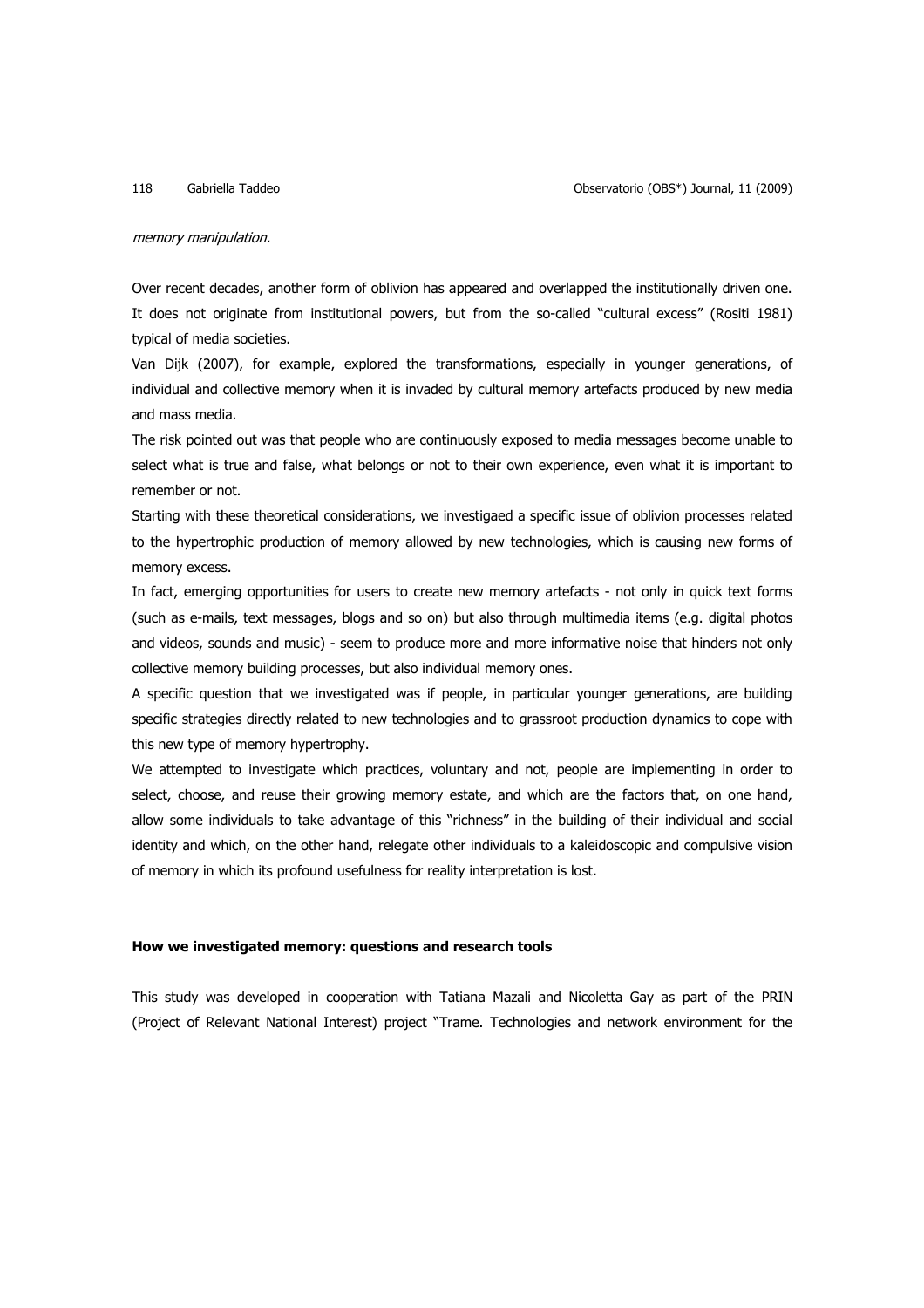memory of XXI Century", promoted by Italian Ministry of Research<sup>2</sup>.

The general focus of the PRIN project was the design of scenarios, digital resources training and communication models and the development of new offers for cultural services for institutions and foundations that hold documentary patrimonies.

Within this context we developed research focused on users' analysis, aimed at investigating how people who were embedded in the networking environments and "augmented" through technologies for memory stocking, reproduction, retrieval and communication were approaching memory issues and their practices. Research was carried out through an iterative methodology in which quantitative and qualitative research tools were alternated and intertwined.

We started with a quantitative analysis of young people's media and cultural consumptions, technological attitudes and modalities for using the web and new technologies.

This first phase of the study, carried out on a sample of 409 young Italian students<sup>3</sup> allowed us to create a quantitative scenario of the main media environments used by youngsters and to outline an overview of the motivations, expectations and attitudes with which young people approach new media and traditional media $^4$ .

In order to use this first profiling for an in-depth qualitative analysis, we summed quantitative data in indexes used to summarize media, cultural and internet consumptions. We then created a typology<sup>5</sup> of young people, based on the two main quantitative dimensions explored: cultural consumption and internet consumption.

Classifying our interviewed cases in "hyper" and "hypo" cultural consumers and "hyper" and "hypo" network consumers, we tried to distinguish our sample within the variables that, in our hypothesis, were considered the most important dynamic vectors in the present memory system $6$ .

In fact, as we tried to demonstrate in the following analysis, an important hypothesis in our work was that the network, media and cultural consumptions strongly influenced the cognitive, cultural and also affective moods with which people remember, choose what to remember and/or share, and preserve and socialize memory.

 $\overline{a}$ 

 $\overline{2}$ More details on the project are available on: http://www.ricercaitaliana.it/prin/dettaglio\_prin\_en-2005140112.htm

 $3$  The users involved in the quantitative research were 409 students between 19 and 27 years of age from the Piedmont region, equally divided by gender (51.6% males and 48.4% females).

<sup>&</sup>lt;sup>4</sup> The results of this step were published in several articles and were analysed in-depth in Gay et. al (2008).

 $^5$  As assessed by Bailey (1992), classification activity involves the ordering of the cases in term of their similarity and can be broken down into two essential approaches: typology and taxonomy. Construction of a typology requires conceptualization along at least two dimensions (…) A taxonomy begins empirically,<br>rather than conceptually, with the goal of classifying cases accordi

<sup>6</sup> More specifically, we created a cultural consumption index based on the sum and cross-referencing of 13 variables (including media consumptions – such as TV, videogames, internet etc. - and general consumption - such as books, cinema, live shows, etc.). The network consumption index was based on the sum and cross-referencing of 15 variables, each of which is related to the consumption of a network environment: e.g. wiki, blogs, search engines, VoIP, chats,<br>forums... For a detailed description of the methodology used in th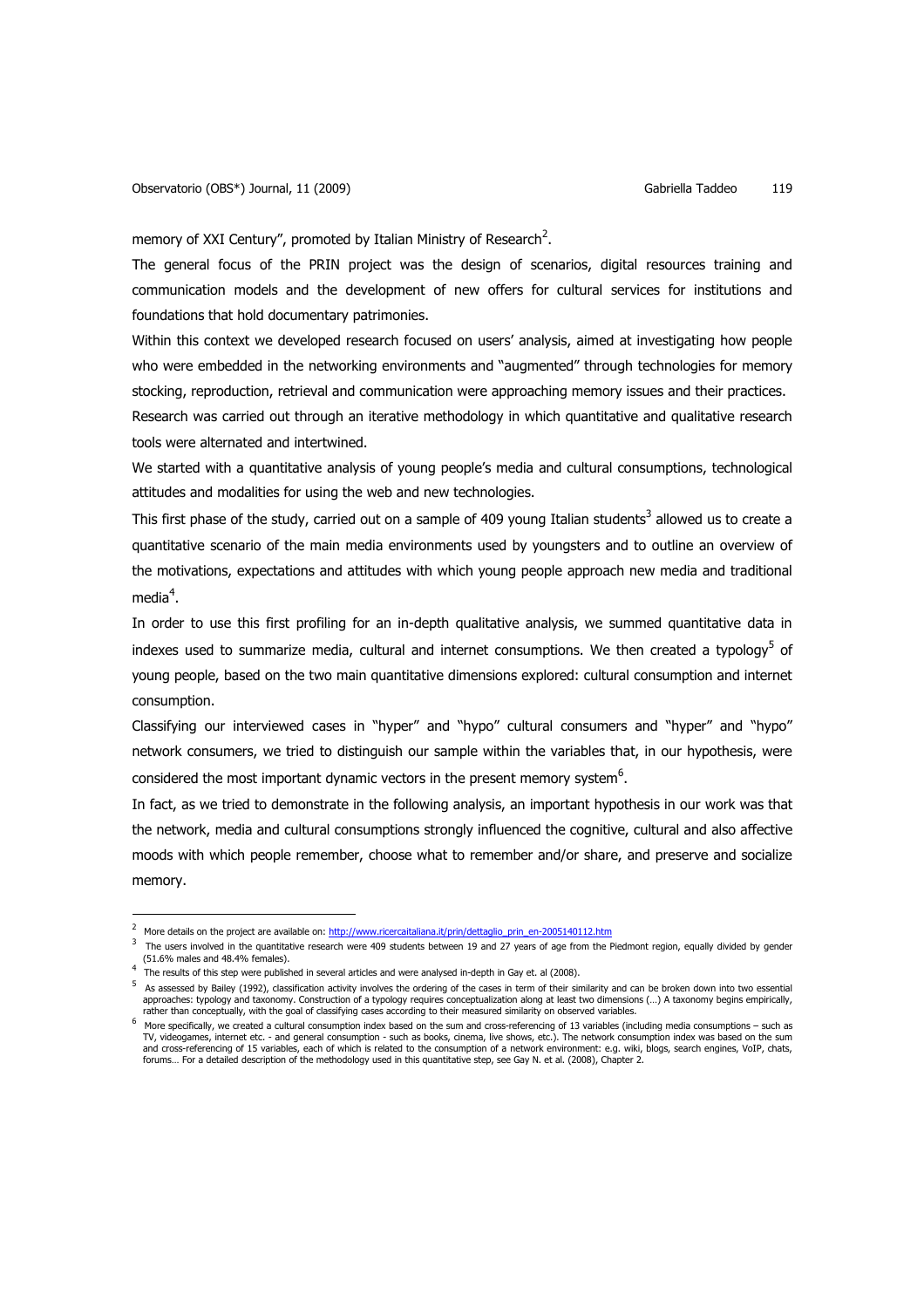Using this typology, from the first system of 409 young people we selected, in the second phase of our research, a subsystem of cases representative of each network and cultural profile and useful to focus on the dynamics and relations among memory, media and cultural consumption and networking environments.

In the last step of our selection process we chose, for each category of the typology (corresponding to an internet and cultural user profile), a similar number of male and female subjects.

In the following table it is possible to observe how we used the cultural and networking environments consumption dimensions in order to define a sampling procedure, useful in selecting the 52 cases which were further involved in the qualitative research through semi-structured interviews.

| <b>Network Consumption</b><br><b>Quantitative Index</b> | <b>Cultural Consumption</b><br><b>Quantitative Index</b> | N. of cases gathered for the<br>qualitative step |                |
|---------------------------------------------------------|----------------------------------------------------------|--------------------------------------------------|----------------|
| Hyper users of the network                              | Hyper<br>Users of media and cultural<br>products         | Female                                           | Male           |
|                                                         |                                                          | 6                                                | $\overline{7}$ |
|                                                         | Hypo<br>Users of media and cultural<br>products          | 6                                                | 6              |
| Hypo users of the network                               | Hyper<br>Users of media and cultural<br>products         | 7                                                | 6              |
|                                                         | <b>Hypo</b><br>Users of media and cultural<br>products   | $\overline{7}$                                   | 7              |

### **Table 1: Composition of the qualitative research sample**

In this phase of the research, a strong relationship between quantitative and qualitative techniques can be easily noticed. Such a direct link was motivated in our research project by two main methodological reasons: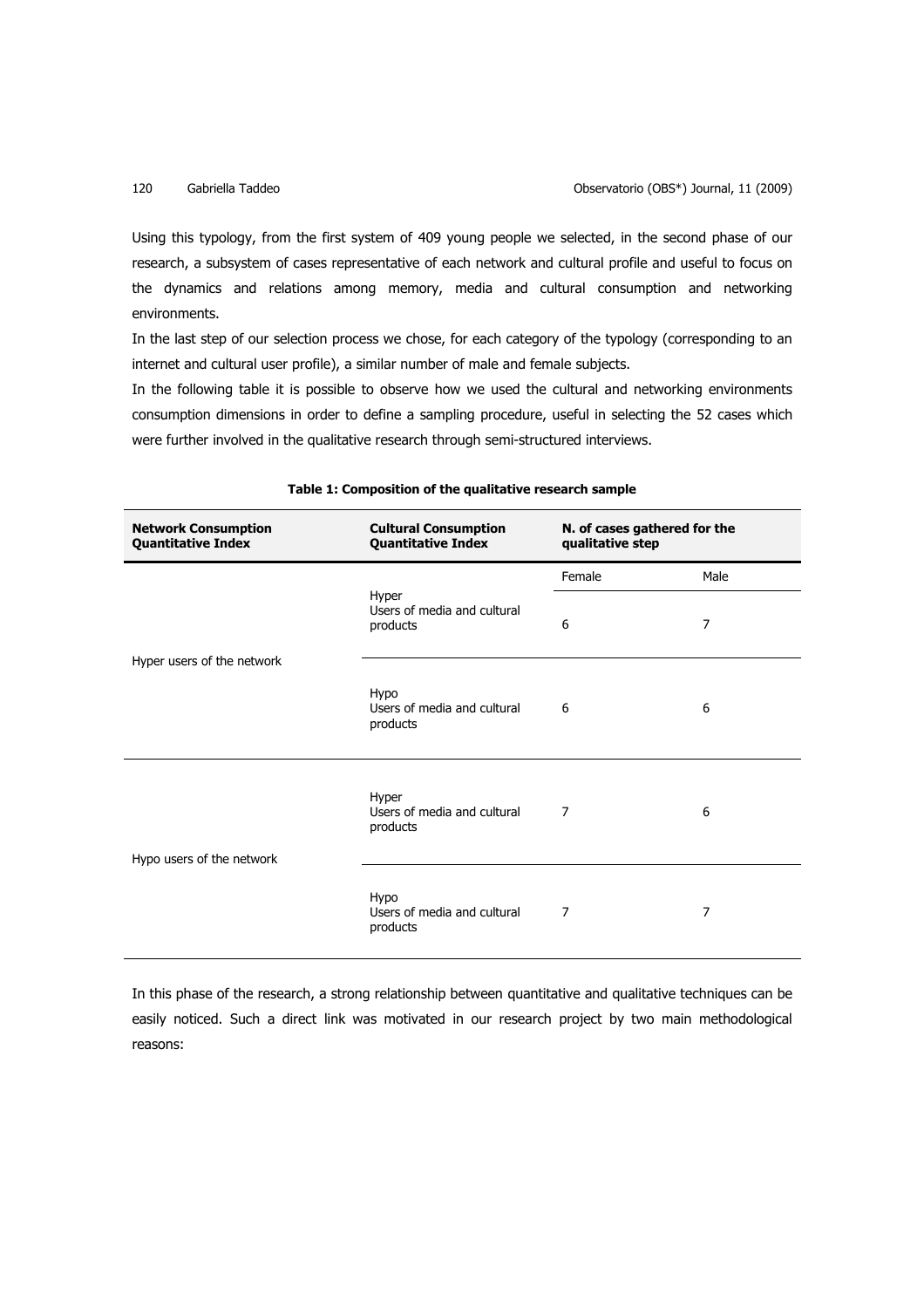- 1. the desire to create, through the qualitative interviews, an intense and even emotional experience of reflexion on memory, without blocking and disturbing the interviewees with quantitative questions about his/her technological and cultural behaviours;
- 2. the parallel need to understand if cultural and internet consumption levels could be considered influencing variables in the actual processes of memory processing, and therefore to analyse users who were strictly profiled and polarized with regard to these dimensions.

The interviews were carried out face to face by the researchers, starting with a semi-structured track based on three main issues:

**Subjective memory**: a list of questions aimed at investigating what were the main personal memories for young generations, what were the main elements that triggered memory (objects, places, sounds, media… ),which were the main interfaces of memory, and, finally, how young people saved, retrieved and reused their records in private and public contexts.

**Collective and cultural memory**: a group of questions focused on the most remembered historical events by young people. The aim of this session in particular was to understand if, over recent years, institutional sources of memory have changed and if media and new media sources have substituted family, school and book channels as main social memory agencies for the construction of the cultural memory.

**The memory of a mediated event:** focus on the Winter Olympic Games of Turin 2006 and on how direct experiences of the event were blended and confused, in those interviewed, with media images and representations of the event.

Several results regarding the first topic of the interviews will be presented in this paper, focusing especially on the analysis of the relation between individuals and sociotechnical systems and on factors that allow some individuals to transform memory into cultural capital useful for positioning themselves in the social system.

### **The emerging mnemonics of networking generations**

One of the first issues of the interview analysis that can be underlined is the value that people attribute to their memory and its role in their present and future enrichment.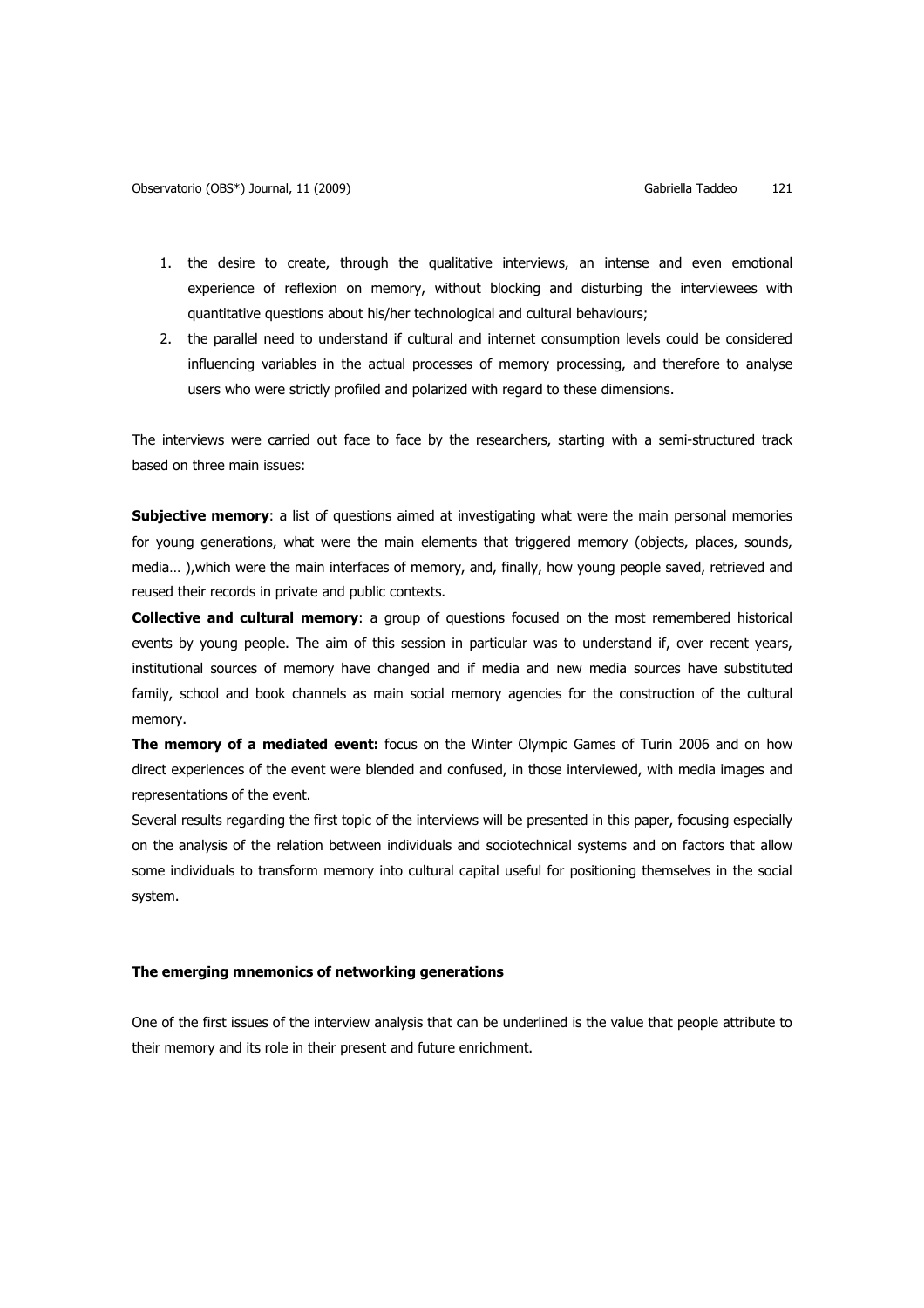As noticed in the theoretical recognition in the first paragraph, the growing technological access to recording tools seems to provide a hypertrophy of memory, which can cause the incapacity of people to select and give importance to what they record.

From the qualitative analysis of the interviews, instead, a more complex frame of social behaviours and attitude emerges.

In fact, the attitude towards an hypertrophy of records seems to be present.

The sentence here below, coming from L. (male, 19 years) a hyper-network/hypo-cultural user profile, describes this process perfectly:

Memory isn't a thing that comes from me, but from all this technology that is everywhere and that I use… because I use it a lot and, in the end, it becomes an automatic use. Nevertheless, (memory) is caused more by technology than by a real need to use it

Nevertheless, we also found another type of young people who seem not to be truly moulded by new technological recording tools and not to manifest a real involvement with these growing recording opportunities.

The reasons are many, as mentioned by some witnesses.

A. (male, 22 years) for example, even declares a "philosophical" hostility towards every act aimed at "freezing the present" in memory.

If I must live something I will live it on my own! I don't want to stop and take a picture, to leave the moment in order to take a photo. Either I start with the idea of having to take that picture (and so I take it) or else I live the experience, I remember what I can, and the rest is of no real interest to me. I can always collect pictures from other people.

C. (male, 26 years) identifies a stereotypical profile related to such a "recording addiction".

I took some photos, yes, perhaps ten or less, but I have been watching more than photographing. I hate the "Japanese tourist" who photographs more things that he/she even sees.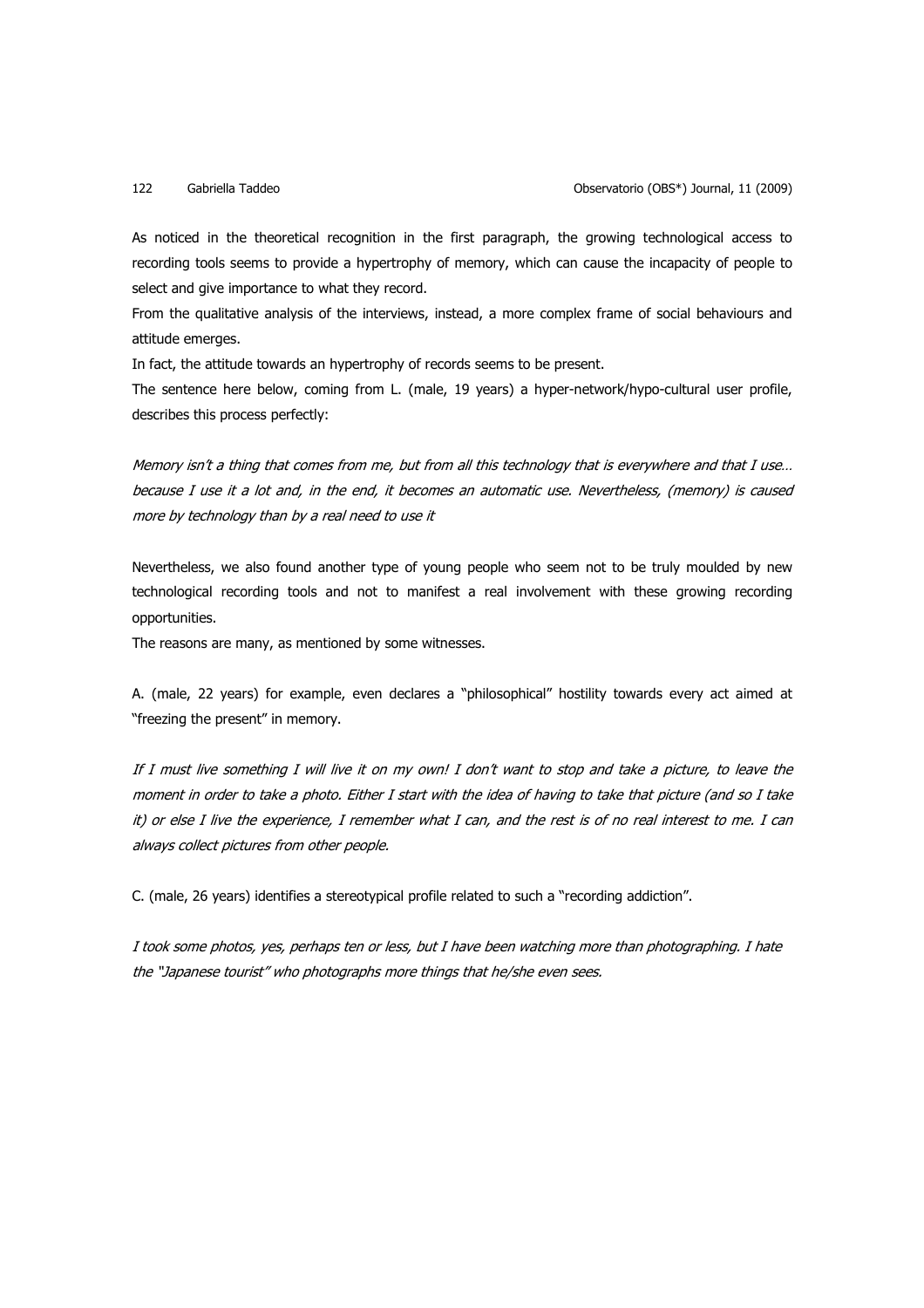In many cases a quite codified language and aesthetic of the "memorable moments"  $\frac{7}{7}$  seems to emerge from the words of the young people interviewed.

Some individuals adhere to it and try to follow it, transforming, immediately and quite unconsciously, their experience into a media format.

Some others reject this approach and claim a more random, natural, and even naive approach to what they remember.

Finally, others have created specific associations between the degree of spontaneity at the time and the medium considered most suitable for recording it.

G. (male, 19 years), an hyper cultural and network profile, for example, says:

For family memories the most suitable recording tool is the camera, while with friends the best is the mobile phone – for videos and photos that are more of a "flash".

If you have the camera with you, you have already planned that a photo must be taken, mobile videos and photos are instead more of a "sketch" that happens spontaneously, things that are more difficult to remember and that you willingly immortalize with your mobile, even if badly, perhaps in order to reconstruct something that was created.

It could be also possible to read many different approaches to the processes of accessing, retrieving and reusing memories.

In trying to create a scheme, we can identify two main opposite attitudes or types.

The first type seems to consider access to memories mainly as functional tools that are useful for living the present operatively.

We could define this approach as functional, utilitarian, or rational, as does A. (female, 23 years), who says:

I normally look at photos that are, I could say, more "contemporary", not the older ones… I prefer photos from a few months ago, rather than those from five or six years ago…

Another example is that of D. (female, 24 years):

 $\overline{a}$ 

 $7$  As Bourdieu (1965) had already noticed in his famous work on photography.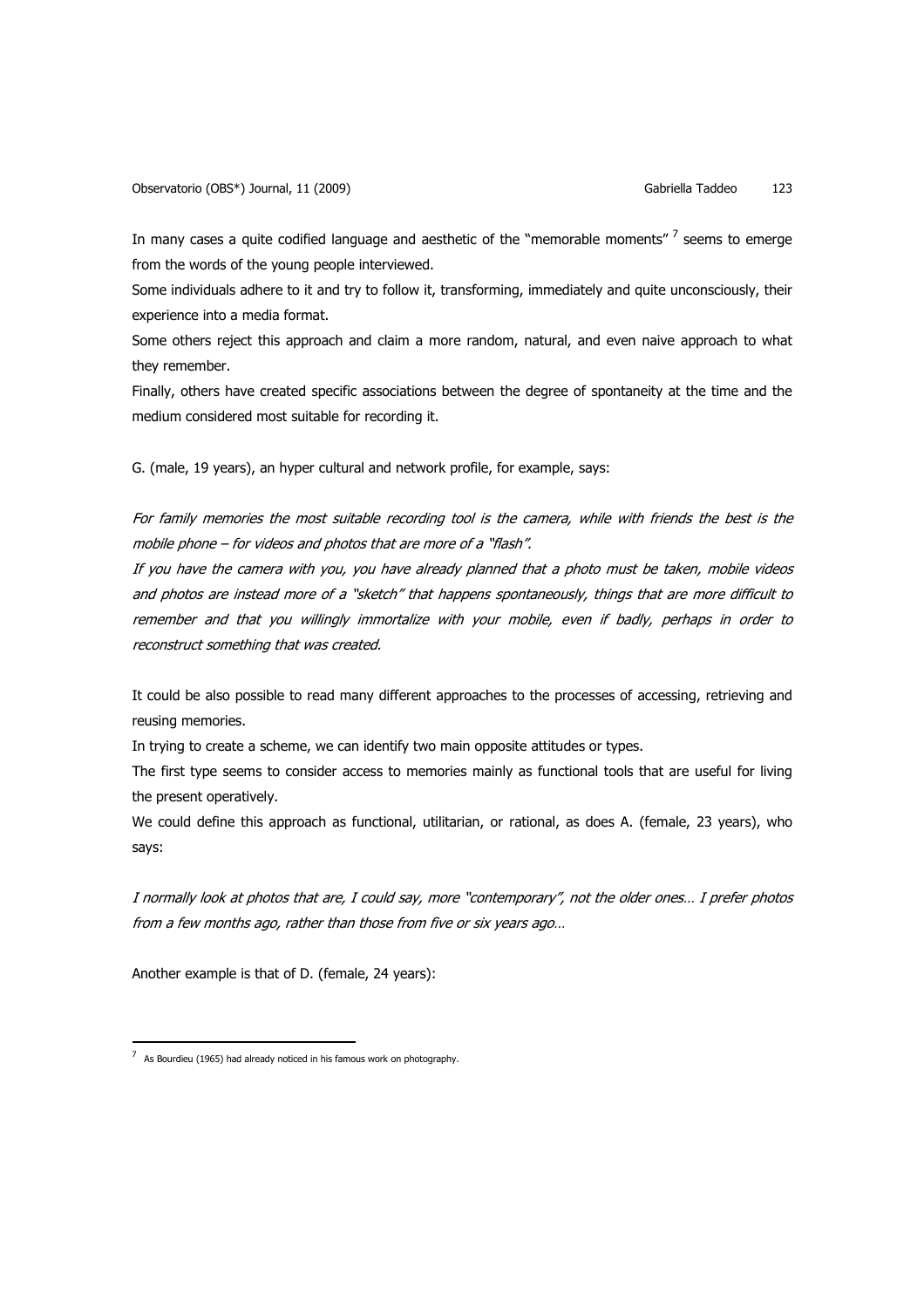I often remember recent situations like, for example, what happened a week ago (…). The farther I am from the moment - for example from things related to my childhood - the more I forget… (…) An example? If I am taking an exam (at the university), I can remember the last exams, the exams from one or two years ago….I notice if there are differences, I say: "Look! It was like this over recent years and it's still the same now", this is an example of my memories, now…

We can consider this attitude as an "embodiment" of the digital logic in the human one, where some terms of the IT world are often adopted as metaphors for mental processes. As the same D. further explains:

I don't consider only the memory of the mobile or of the camera, I consider also a "mental space" of memory… I have this very personal idea, that if I keep many things in mind I overload myself, right? So I must erase some… I usually remember the most recent things…

The idea of a limited mental space, that must be kept sufficiently empty, seems derived from a direct analogy between digital tools and human brain. Oblivion, from this point of view, is considered an active process, voluntary, something directly manageable for the individual and the social economy of life. The idea that what is old is not useful for the present also seems to be pointed out: the past, from this point of view, fruitlessly occupies mental space that can be more profitably used for "live processing" activity.

On the other hand, another type of relationship with memory reuse, truly opposite to the former, seems to be defined: a sense of the past as "nostalgia", the need to include memory in order to underline the more private self dimension of one's own life.

In this sense, the farther the memories are in time and space, the more important they appear to the owners.

Hence it is possible to notice a first, interesting difference between hypo cultural and network profiles (derived from the indexes of the quantitative research) and hyper cultural and network profiles. In fact, for "hypo" profiles - individuals who have no massive relation with cultural, media and internet consumption- digital interfaces seem to be inadequate to gain complex and in-depth access to their memory.

The space of memory must preserve its "aura" (Benjamin 1955), which is determined above all by the two dimensions of "embodiment" in specific objects, and "distance" from ordinary spaces: two dimensions very far from digital interface characteristics.

This is how A. (female, 21 years), -belonging to the hypo cultural and network profile- describes her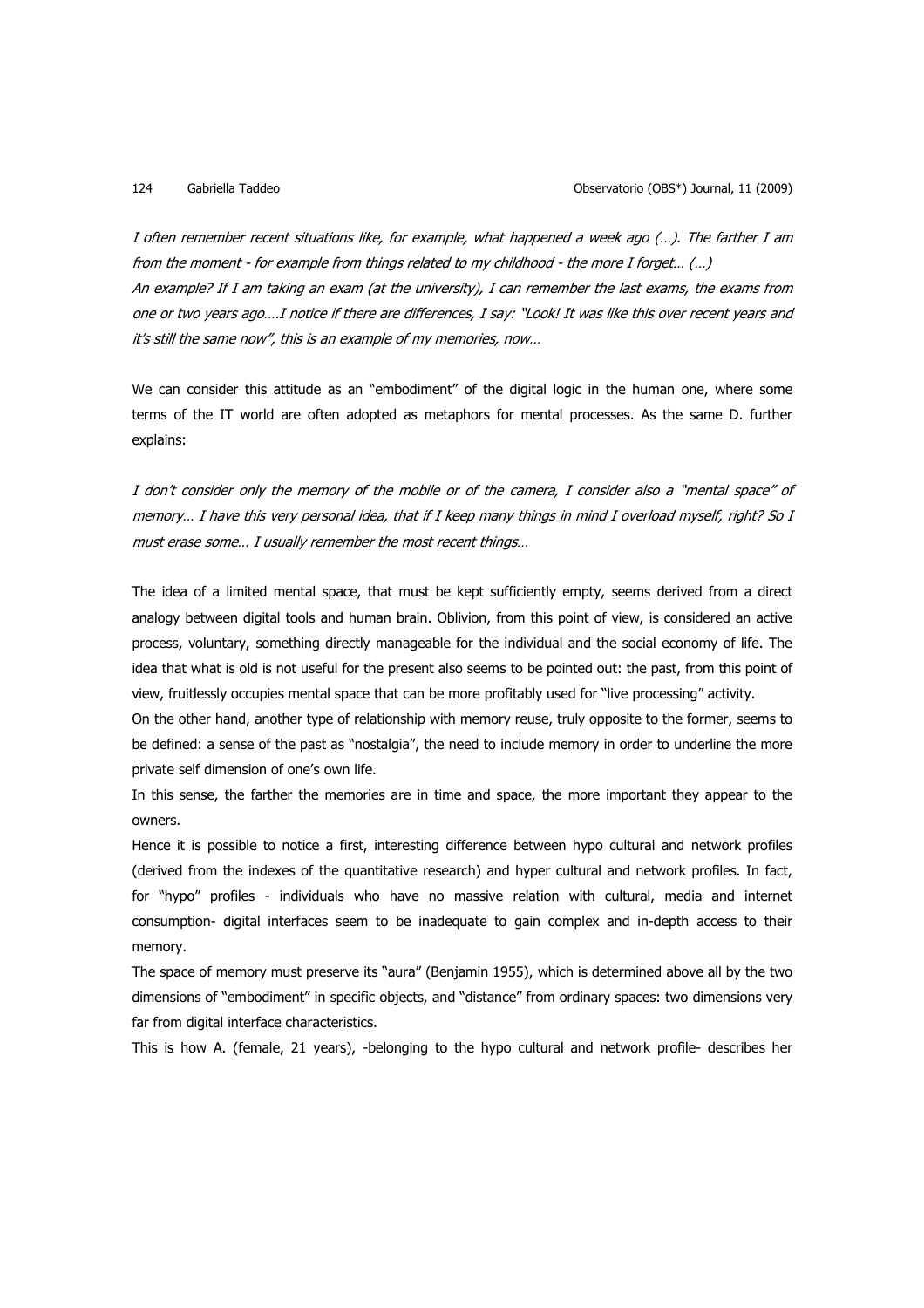access to memories:

I prefer to keep photos rather than to look at them. I don't' know why. I usually keep them safe in a special place. Perhaps because I prefer to get them out and look at them all together, instead of seeing them everyday and considering them as part of my routine.

On the contrary, G. (male, 19 years), with a hyper cultural and network profile, feels perfectly at home in accessing his memories through the digital interfaces of his PC.

The possibility to retrieve memories in an "always on" interface in no way disturbs the poetry of remembrance and can be comfortably associated with a feeling of nostalgia.

Now with digital devices… My PC is always on…sometimes nostalgia arrives…you open the photos and look at them $...(...)$ 

Comparing digital and analogical photos, I prefer the digital ones… perhaps because the PC is a very close tool for me… it is always on…it is always with me…I watch tv with my PC, I do everything with it, and perhaps it is closer than the living room, where I would have to find the right album, look for the photos…the PC is easier and is also more immediate.

### **The role of technology and networking environments in the social memory configuration**

As mentioned in the first paragraph, another important hypothesis that we wanted to explore through the qualitative research, according to the Halbwachs's assessments on the social functional role of memory, is if some individuals are able to use social tools of the web as new environments for sharing memory better than others, thereby extending their private memories to the wider audiences on the web and, if they are doing so to improve their social position in different groups.

In the analysis, we were able to read and recognize a complex system of behaviours, practices, and emotional and rational approaches to memory and its sharing practices.

A first type of young people, as we have already seen in the previous paragraph, does not like to produce memories in either analogical world or the digital one; they follow the aesthetics of a natural present.

Other young people use network environments for merely storing records: they use the internet, but they live it not as a sharing and communicating space, but rather as a bigger repository than the physical or off-line ones (e.g. PC, CD-ROM…).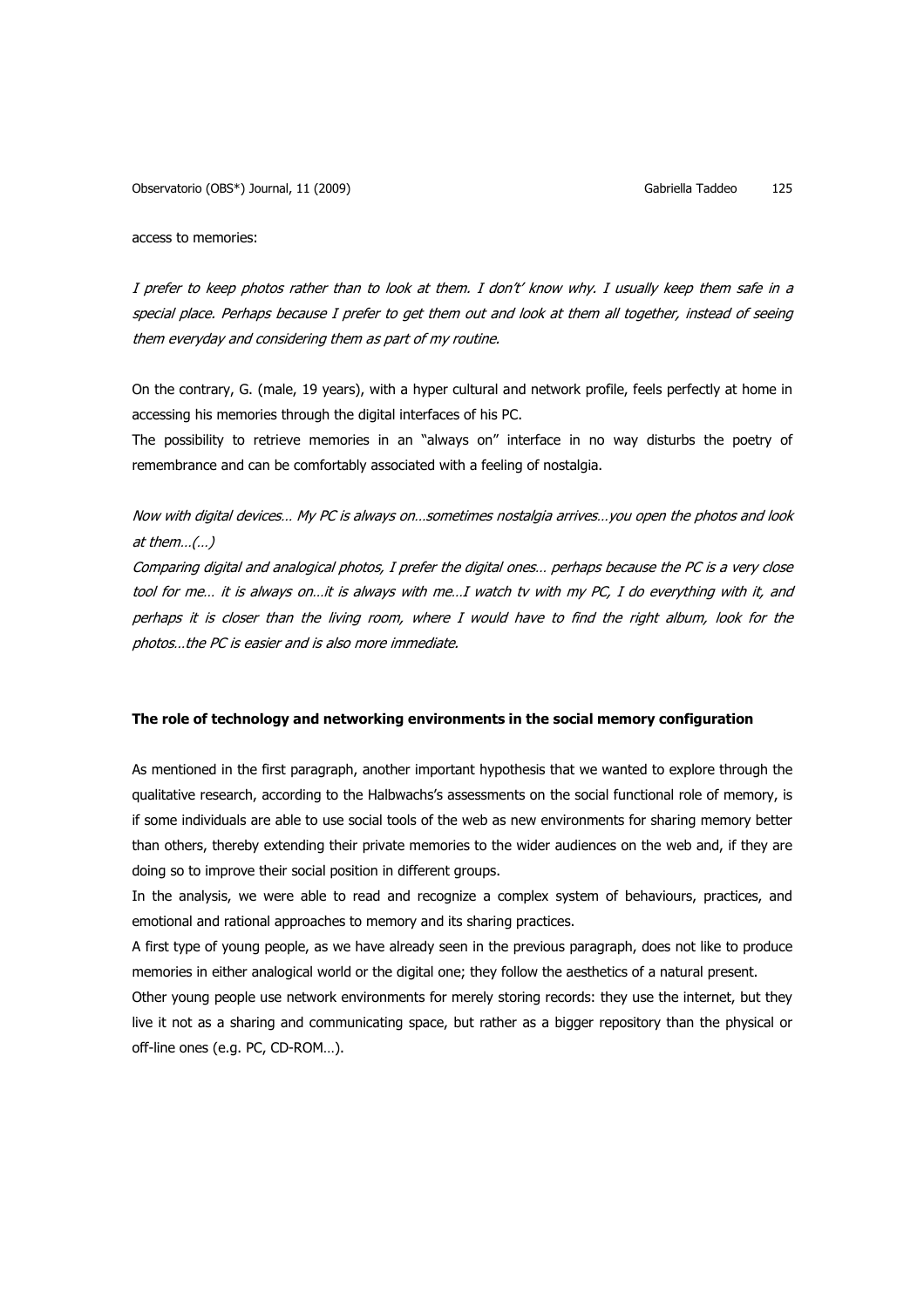126 Gabriella Taddeo Observatorio (OBS\*) Journal, 11 (2009)

To this view, C (female, 20 years) commented:

I have a blog, but I don't take care of it. I usually use it for communicating with others, or, for cataloguing. That's right! I upload less important photos, to remove them from my PC and to save space.

Nevertheless, most of the people engaged in memory activities that we interviewed told us that they use digital tools not only for storing records but, above all, as a virtual space through which they can communicate and share said records with other people.

According to functional theories of memory (in particular Halbwachs' approach), and also in reference to the sociocybernetic approach which highlights the role of "self-reflexivity" (Luhman 1975) as a useful factor for complex governance systems, memory appears, in these interviews, as interactive material for a reflexive processing and reconstruction of one's own social and individual identity and for the consolidation of a sense of cohesion within the social community.



**Figure 1:** All the subjects perform individual memory processes in order to have elements useful for their personal life. Only some of them communicate their memories to the social group. Their communication practices, nowadays empowered by technological skills, allow them to create a structured feedback on common events and to acquire a favoured position in the group, as informal gatekeepers of the meaning of the past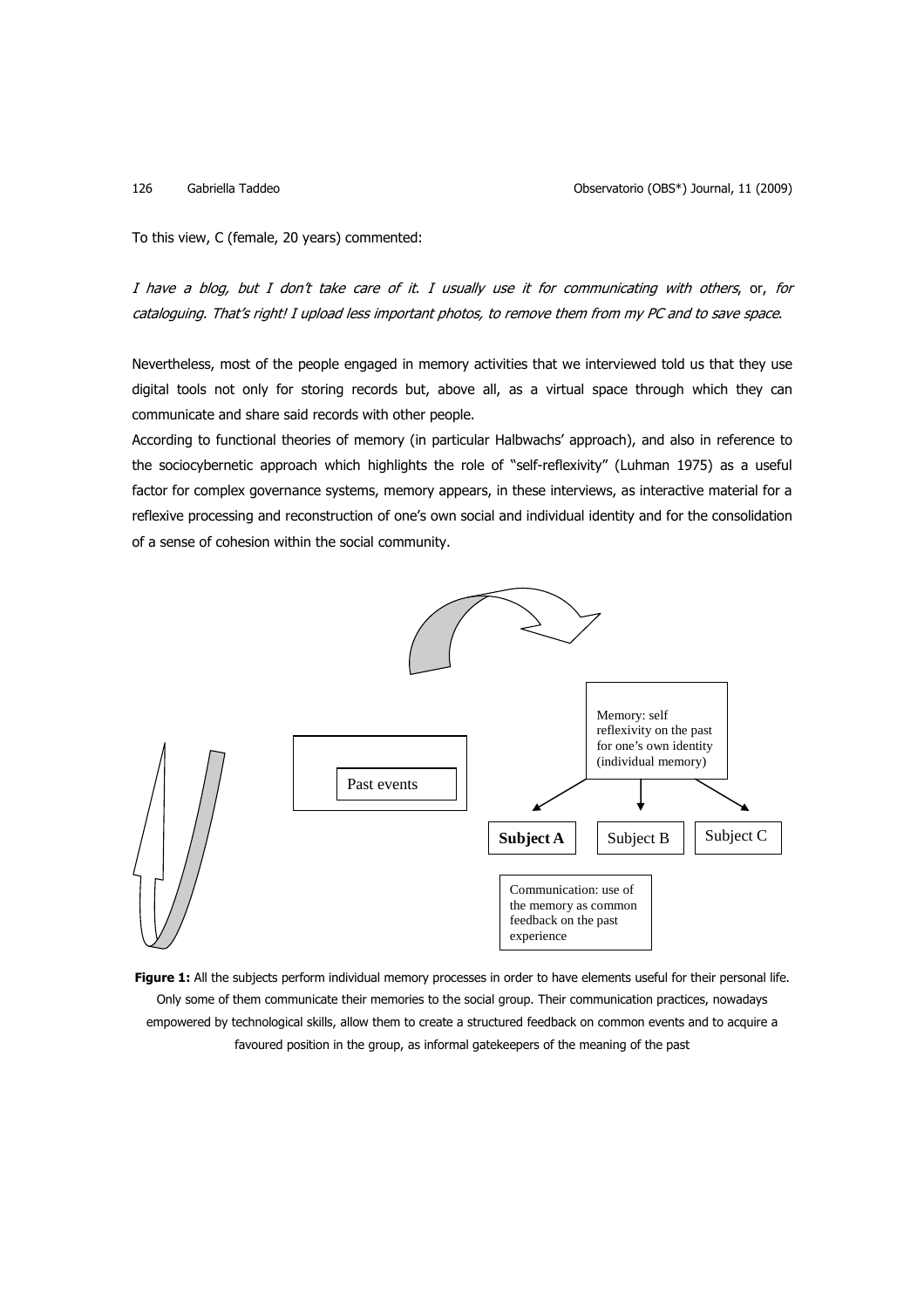l

In fact, most of the interviewed people that declared to share memories using digital interfaces (e.g off line interfaces, as for example USB keys or CD-ROM, or on line, through blogs and other sharing environments) underline that they share memories exclusively with the specific people with which they lived the past event or with people (e.g parents, friends) with whom they have a close relationship. In this manner G. (male, 19 years), for example, describes his memory sharing practices

Yes I do have a blog, but I don't use it for my photographs because these photos are personal… I don't think that they can be of interest to the world. For example, a photo of me and my friend isn't interesting for the world. If it were a landscape… but anyhow, internet is full of landscapes…(…) my photos are full of people, but people I was with at that time, these photos remind me very much of situations, but they are very personal memories, I don't think it's useful to disclose them to the world…

Memories in fact seem to be an important factor of cohesion within friend and family groups.

They are often used and re-elaborated in order to create personalized gifts for loved ones. They are rarely used without any re-elaboration and communicative packaging activity, as, for example, selection in an album, the creation of a poster, or even a multimedia setting through music and animations.

In a digital era in which young people spend a lot of time sharing their present with synchronous technological media, as for example with chats and other live web spaces, the past is configured as a more filtered and mediated social material: it needs to be selected, prepared, and even "improved" through discursive practices.

If in the past oral cultures memory discursive practices were related mainly to oral storytelling abilities, now memories are shared and communicated through technologies and the "remediation" (Bolter and Grusin 1999) of media formats, from the short film to the review to the web cover.

Therefore, hyper cultural and network profiles stand out $^8$  in our research as the most efficient means to configure and take advantage of these practices, implementing more complete and sophisticated practices of memory accessing, retrieval and communication and creating an invisible revolution of social mnemonics.

In fact they are able, through web and media use, to enhance their memory representation in space and time, and to enrich it through many multimedia languages (photos, music and videos besides texts), that perform memories as shows and fictions, bringing them closer to the social and shared media imaginary.

<sup>8</sup> In the quantitative study, hyper cultural profiles were considered as people who declared themselves heavy users of at least two of the three cultural indexes considered (reading index, live show index and audiovisual/multimedia one): from our research, they amounted to 45% of total samples. Hyper network profiles were considered people who make heavy use of more than 4 of the 15 network environments considered in the survey (such as e-mail, blogs, web, wikis, VOIPs, forums, and so on). People who resulted as hyper network profiles amounted to 54% of the sample. For more details on quantitative analysis<br>and results on cultural and network consumptions, see Gay et al. (ibi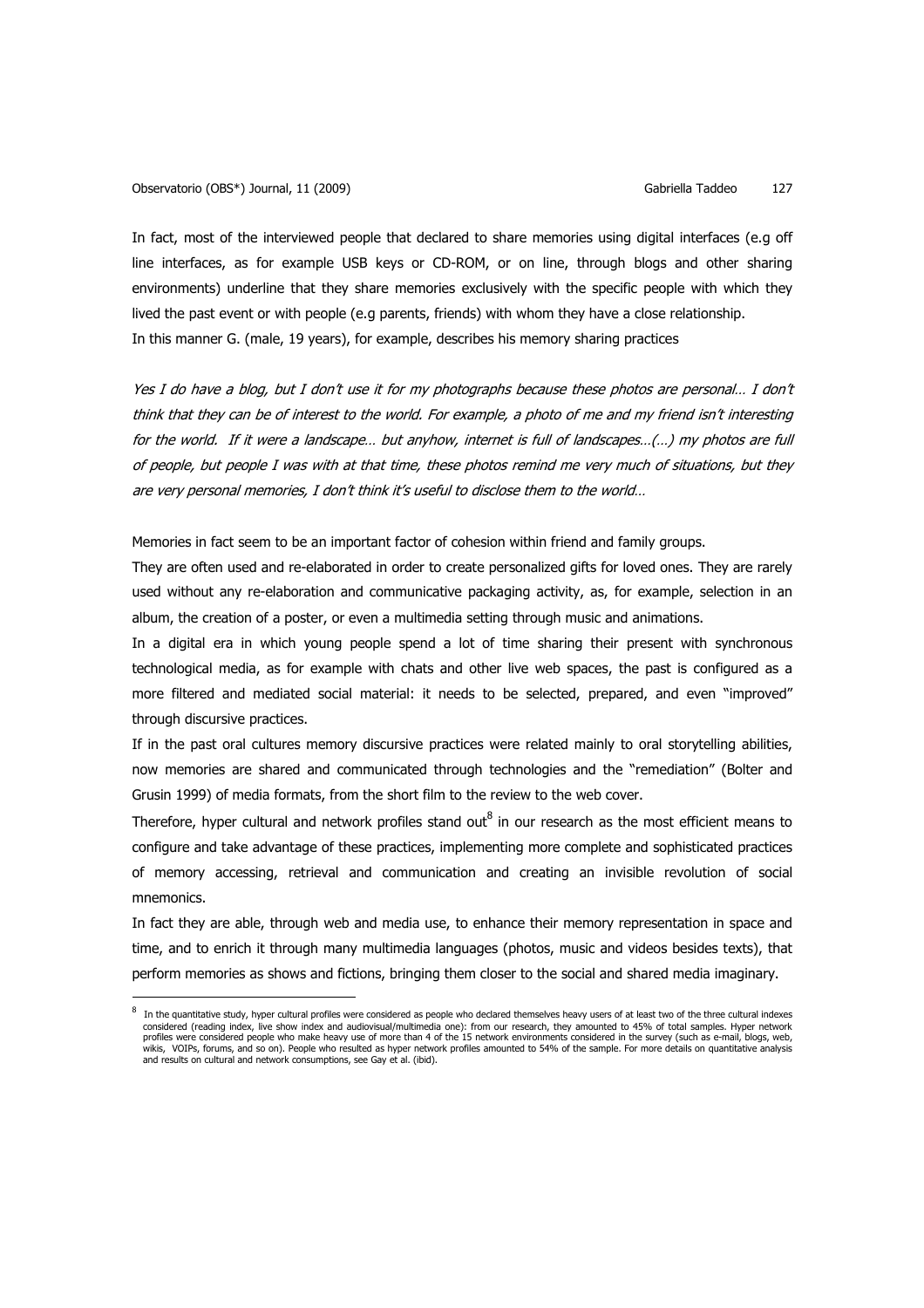

**Figure 2:** Hyper cultural and network profiles have many more possibilities to became the "new gatekeepers" of social memory than hypo cultural and network ones: in fact the former have more channels, tools and also abilities than the latter in order to act their self-reflexivity on memories and to promote it as a shared issue in the community

### **The blended boundary between individual and social, past and present in web 2.0 era**

A final issue that we would like to mention in this paper is the shift, in the last years, from 1.0 to 2.0 web environments and logics and its consequences for memory practices.

With the rise of web 2.0, in fact, the possibilities to upload contents and personal materials are radically increased and this process seems to favour a collapse between present and past (what I upload today will be memory tomorrow) and between the individual and the social dimensions (what we publish in a blog for an addressed target is potentially visible also to a world wide audience).

Nevertheless, the hypothesis of a collapse was reconsidered and put into perspective during our interviews and analysis.

Hence, as noticeable in our interviews, if the present is the time of the public and of the unlimited life sharing, also for the minor cultural and web consumers (as our hypo cultural and network profiles) that share it through mobile tools, the past seems to belong to the more private sphere, in which only the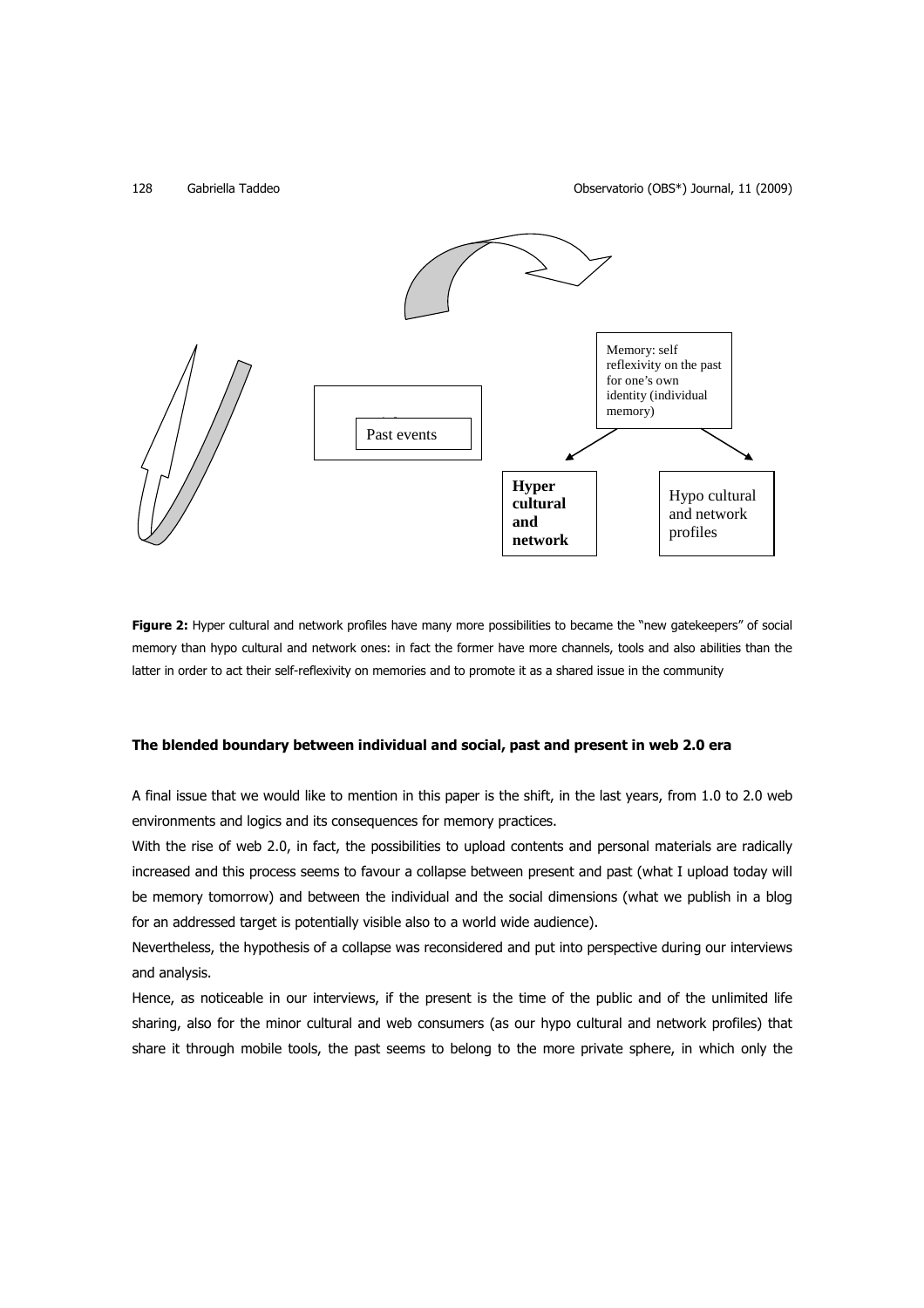more functional aspects of the identity are chosen and shared.

Also in the young generations studied, voluntary processes of memory creation seem to preserve the deep and personal value of the remembering act, maintaining a strong distance towards every tool and web environment which tend to blend private and public sphere, objective and subjective.

In the web 1.0 era - that is the technological frame in which our sample grew up and was living during the interview period - younger people seem to maintain quite a clear position about what must be remembered, how and for which reason.

**Table 2: A schematization of the main differences on how new generations face the present and the past through web 1.0 and technologies. In the web 2.0 era these boundaries are disappearing**

| <b>PRESENT</b>                                           |
|----------------------------------------------------------|
| Not filtered                                             |
| Less mediated                                            |
| Public                                                   |
| Objective contents                                       |
| More synchronous tools for sharing (e.g. chat,<br>VOIP,) |
|                                                          |

But what will happen when, in the next years, contents that were produced for the present, as e.g. the "status updates" of social networking, will became past, memories? Is there a consciousness of the permanence of these contents as future memory artefacts?

If in the web 1.0 sphere young people seem to be conscious and seem to play an active role in the definition of the difference between individual and social, subjective and objective, and even the distinction between present and "junk" contents from special and memory contents, with the rising of 2.0 era, and in particular of the social networking environments, the boundaries between these categories are blending.

As assessed from this interview with A. (female, 23), an hypo cultural and hyper network profile, that witnesses as in the 2.0 space, multiple identities and even memories are spreading out:

I have different profiles, as MSN, Myspace, and so on… I upload my photos, memories, whatever strikes me. (…) I upload there things not for somebody in particular, but for everybody. They are for everybody, in general…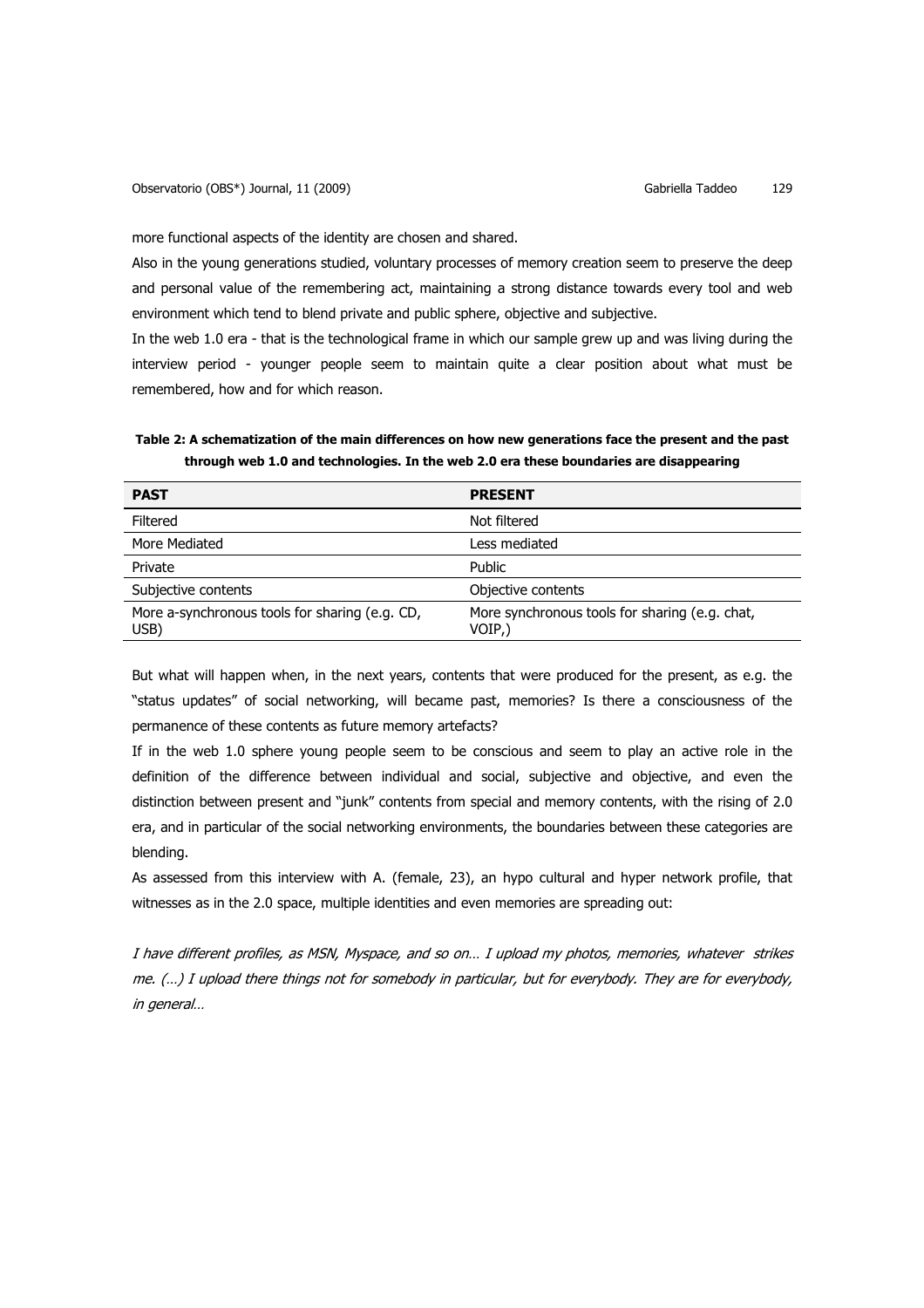The main active 2.0 web users (only five cases in our interviews, carried out in summer 2007 $^9$ ) seem to loose the difference between public and private spheres of memory, between past and present, and even between what must be remembered and what not.

We can conclude that, from this first, explorative, research, in the passage from 1.0 to 2.0 web era, the social sharing of memories will radically increase, but such process will not automatically improve the auto-reflexivity level of subjects about memory and their ability to take advantage of records disclosure for their individual identity and for the meanings construction in the social system.

### **References**

 $\overline{a}$ 

Assmann, J. (1992). Das Kulturelle Gedächtnis: Schrift, Erinnreung und politische Identität in frühen Hochkulturen. München: C. H. Beck'sche Vragsbuchhandlung

Bailey, K. D. (1994). Typologies and Taxonomies: An Introduction to Classification Techniques. London: Sage

Benjamin, W. (1955). Das Kunstwerk im Zeitalter seiner technischen Reproduzierbarkeit. Schriften. Frankfurt: Suhrkamp

Bolter, D. J., and W. Grusin (1999). Remediation: Understanding New Media. Cambridge: MIT PRESS

Bourdieu, P. (1965). Un art moyen: Essai sur les usages sociaux de la photographie. Paris: Minuit

Colombo, F. (1986). Gli archivi imperfetti: Memoria sociale e cultura elettronica. Milano: Vita e Pensiero

Connerton, P. (1989). How Societies Remember. Cambridge: Cambridge University Press

Erll, A. and A. Rigney (eds.) (2009). Mediation, Remediation, and the Dynamics of Cultural Memory. Berlin: Mouton de Gruyter

Esposito, E. (2001). La memoria sociale: Mezzi per comunicare e modi per dimenticare. Roma-Bari: Laterza

Ferretti, M. (2003). Percorsi della memoria: il caso russo. Passato e Presente, 59. Franco Angeli

Gay, N., T. Mazali, S. Monaci, and G. Taddeo (2008). Giovani, Media e Consumi digitali. Napoli: Liguori

Goody, J. (1986). The Logic of Writing and the Organisation of Society. Cambridge: Cambridge University Press

Halbwachs, M. (1925). Les cadres sociaux de la mémorie. Paris: Alcan

Halbwachs, M. (1946). La mémorie collective. Paris: PUF

Jedlowski, P. (2002). Memoria, esperienza e modernità: memorie e società nel 20° secolo. Milano: Franco Angeli

Le Goff, J. (1979). Memoria. Enciclopedia delle scienze sociali, vol VII, 1068-1109. Roma: Istituto dell'Enciclopedia

<sup>9</sup> In the quantitative study, only "2.0" network environments considered were blogs (heavily used by 19% of the people) and wikis (heavily used by 5% of the people). Social network sites were not considered as they had been launched in Italy only very few months earlier. In the qualitative study, carried out nine<br>months later, several interviewees declared their use of social started using them.